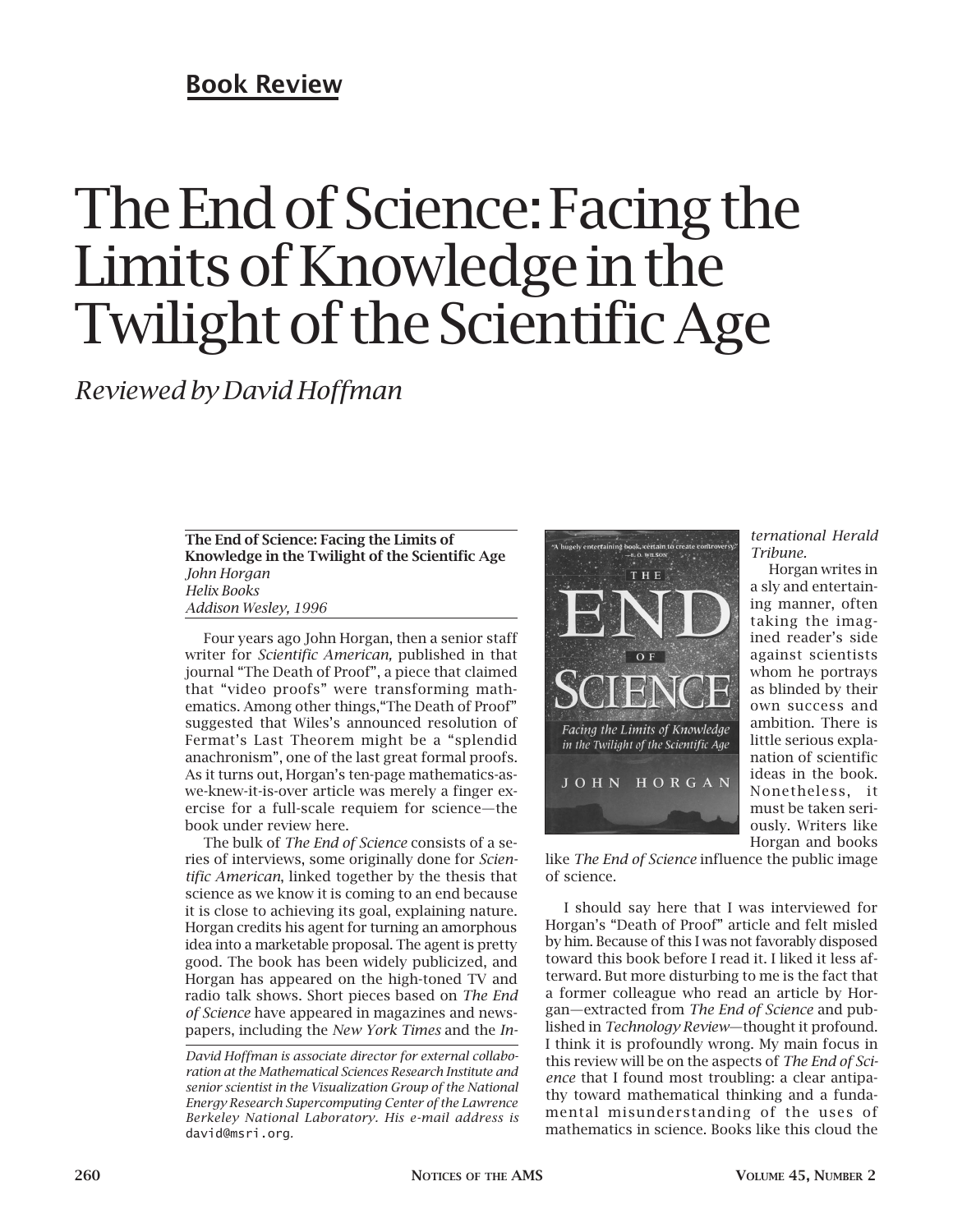public understanding of what we do, to our detriment.

### **Is Science PM?**

To support his thesis that science is reaching its limit, Horgan concocts the notion of "ironic science", which he has explained in the following way.

> Some of the most prominent scientists in the world traffic in hypotheses that are remarkably postmodern in character. I like to call this type of theorizing ironic science. The concept of irony is central to that wellspring of postmodernism, literary criticism.…The job of a literary critic is.…not to pin down the true meaning of the text—an impossible task—but to invent new meanings, ones that challenge received wisdom and provoke further dialogue. Similarly, ironic science advances hypotheses that, while often profound, should not be considered literally true. My favorite example of ironic science is superstring theory.…1

So-called ironic science is blooming, according to Horgan, because the job of science is largely done. Its theories (quantum mechanics and general relativity, molecular biology and evolution) give a framework that will last for thousands of years. They explain the explainable, Horgan tells us. To him they are true. We are approaching the limits of knowledge; further theorizing will only lead to speculation that cannot be verified or falsified by experiment. While sometimes beautiful, such intellectual activity has more in common with *The Inferno* of Dante than with the *De Revolutionibus* of Copernicus. Strong scientists, those not content with working out the mere consequences of the now-and-future canon, must become practitioners of ironic science. Or do something else.

I have a problem with the word *invent* as it is used here. Horgan not only misrepresents the scientific enterprise, he also does a disservice to serious literary theorists by confusing fabrication with invention. Surely serious critics of any school do not make up meanings; they seek them in the text and in the way the text is used in social interaction. That is, they *invent* them in the classical sense of the word; they do not fabricate them as Horgan implies.

Horgan is confused not only about what he believes scientists are doing but, as a self-styled postmodern critic of science, about what he himself is doing. Can it be that a critic of any sort would draw conclusions without reading the text, no matter what else is considered important? Horgan draws sweeping conclusions about scientific theory that he does not pretend to understand by merely interviewing scientists. When he does not like their answers, he refutes them with derisive personal comments, the gist of which is that scientists, like authors, are not to be trusted when explaining their own work.

Horgan's main argument to support the contention that current scientific theories are the final theories goes something like: Because they are true. Horgan presents other lines of reasoning that contradict one another. On the one hand, the lack of fundamental advances in some scientific areas is taken as evidence that these fields are close to their intellectual conclusion. On the other, the proliferation of theoretical advances in some areas of science in the last two decades is not an indication that these sciences are thriving. Rather, Horgan interprets this as evidence that these disciplines are rapidly completing their tasks in a flurry of activity that marks the end of their life cycle; they are approaching the "limits of knowledge in the twilight of the scientific age." Science cannot continue past this limit. He wants to have it both ways.

These dubious arguments are topped by what Horgan calls "the sun principle". For example, generalizing from the statement that "No one really knows what causes sunspots," Horgan concocts this extrapolation: "Our ability to describe the universe with simple, elegant models stems in large part from our lack of data, our ignorance. The more clearly we can see the universe in all its glorious detail, the more difficult it will be for us to explain with a simple theory how it came to be that way." I find this simplistic and wrong. For me, the recent visual constructions made from Hubbletelescope data evoke a sense of wonder and the faith that the eventual understanding of what these images mean will fundamentally alter our view of the history of the cosmos. Horgan ignores the complex interaction among theory, experiment, and instrument building which characterizes modern science, in particular the regularity with which acquisition of fundamentally new data challenges the very theory that initiated the search for it.

# **Body Blows**

But Horgan has other, indirect ways to build up his case; he substitutes personalities and gossip for ideas and analysis. The thesis of the book requires the assumption that "Science" is a well-defined, generally understood entity. To explain in any detail even one scientific theory, let alone argue that all theories are part of a single endeavor, is beyond the scope of Horgan's book. Horgan solves this problem by replacing "Science" by "scientists". Many of the scientists in the book, especially ones that Horgan does not like, are presented as weird

<sup>1</sup>*Quoted from* Postmodern irony may be profound, but it's strange science, *International Herald Tribune, July 17, 1996.*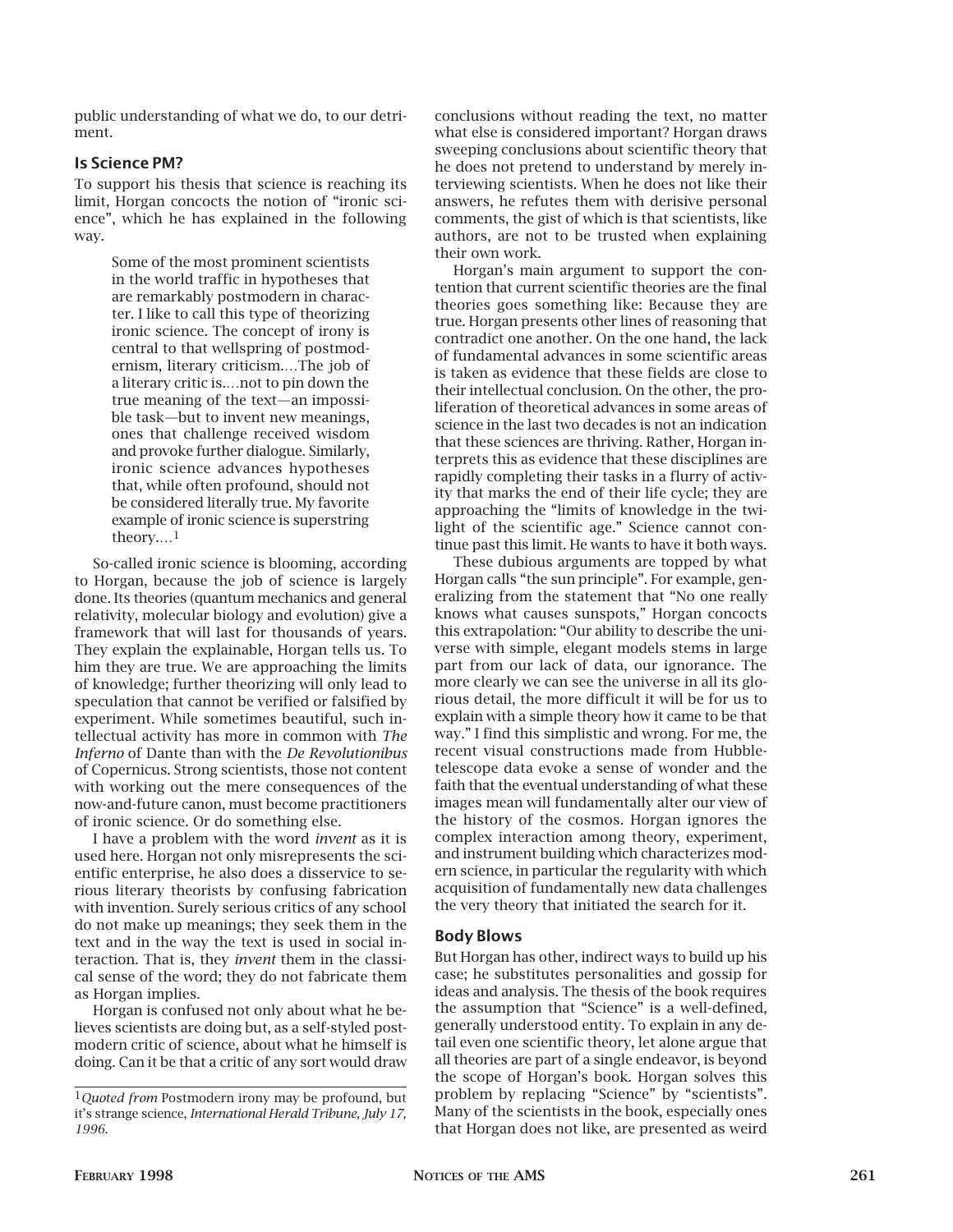people, put out that their privileged place in the world is being challenged. Their understandable annoyance with Horgan is reported as defensiveness and interpreted as arrogance. Horgan loves to play the role of the exposer, the clear-seeing child in his private version of *The Emperor's New Clothes.* But he is no innocent. The book is filled with mean-spirited remarks about clothing, grooming, skin texture, thick accents, and other personal characteristics. Condescending and occasionally crossing the border into downright nastiness, these asides set the tone of the book.

Here are a few examples.

• About the evolutionary biologist Richard Dawkins:

He is an icily handsome man, with predatory eyes, a knife-thin nose, and incongruously rosy cheeks. He wore what appeared to be an expensive, custom-made suit. When he held out his finely veined hands to make a point, they quivered slightly. It was the tremor not of a nervous man, but of a finely tuned high-performance competitor in the war of ideas: Darwin's greyhound.

This is mild; Horgan actually admires Dawkins. • About the mathematician Mitchell Feigenbaum:

When amused, Feigenbaum did not smile so much as grimace.…his already protuberant eyes bulged still farther from their sockets, and his lips peeled back to expose twin rows of brown, piglike teeth stained by countless cigarettes and espressos (both of which he consumed during our meeting). His vocal cords, cured by decades of exposure to these toxins, yielded a voice as rich and resonant as a basso profundo's and a deep, villainous snicker.

• About the physicist Andrei Linde:

For someone so publicly playful and inventive, Linde can be surprisingly dour.…When I arrived at the gray, cubist house they were renting, Linde gave me a perfunctory tour. In the backyard, we encountered Kallosh, who was rooting happily in a flower bed. 'Look, Andrei,' she cried, pointing to a nest filled with cheeping birds on a tree branch above her. Linde, his pallor and squint betraying his unfamiliarity with sunlight, merely nodded. When I asked if he found California relaxing, he muttered, 'Maybe too relaxing.' As Linde recounted his life story, it became apparent that anxiety, even depression, had played a significant role in motivating him.

• About the physicist David Bohm:

His skin was alarmingly pale, especially in contrast to his purplish lips and dark wiry hair. His frame, sinking into a large armchair, seemed limp and languorous, but at the same time suffused with nervous energy. He cupped one hand over the top of his head; the other rested on the armrest. His fingers, long and blue veined, with tapered yellow nails, were splayed. He was recovering, he told me, from a recent heart attack.

The tone of these remarks serves a thematic purpose, namely, to convey the sense that the heroic age of science is over, its great lights dead or dying. What few new heroes there are do not belong in the same class as their predecessors. George Andrews has called Horgan the self-styled "Jack Kevorkian of Science". To me, this refers to more than the Horganian theme of the twilight of the scientific age. I do not mean to challenge the view of Kevorkian as a humanitarian who, by facilitating the suicide of those with painful and terminal illness, eases their transition to finality. Rather, I want to call attention to the recurring motif of morbidity in Horgan's interviews. The bodies of scientists are offered up in place of a body of scientific knowledge. Age and decay become evidence for the theme that we are entering the twilight of the scientific age.

Given the people Horgan interviews, it should be expected that some of them would express regret, even sadness, at coming to the end of a career without having understood, to their satisfaction, important aspects of the scientific problem that motivated them in their youth. Disappointment expressed by scientists at their own human limitations—that the problem was more difficult than expected or that they will not live to see a complete resolution—is interpreted as a comment on the limits of science itself. Missing an opportunity to explore and present in a sympathetic manner human stories of how personality, theory, and career interact in the course of the lives of some very interesting people, Horgan misrepresents these personal remarks as statements about the state of science itself. Worse, in some of the interviews, scientists are engaged in conversations that evidently have nothing to do with the notion of the "end of science". Horgan writes it up in a way that makes his case; the scientists have no opportunity to respond to the picture Horgan is painting.

# **The Death of Proof**

This questionable journalistic technique was already in use in the preparation of the "Death of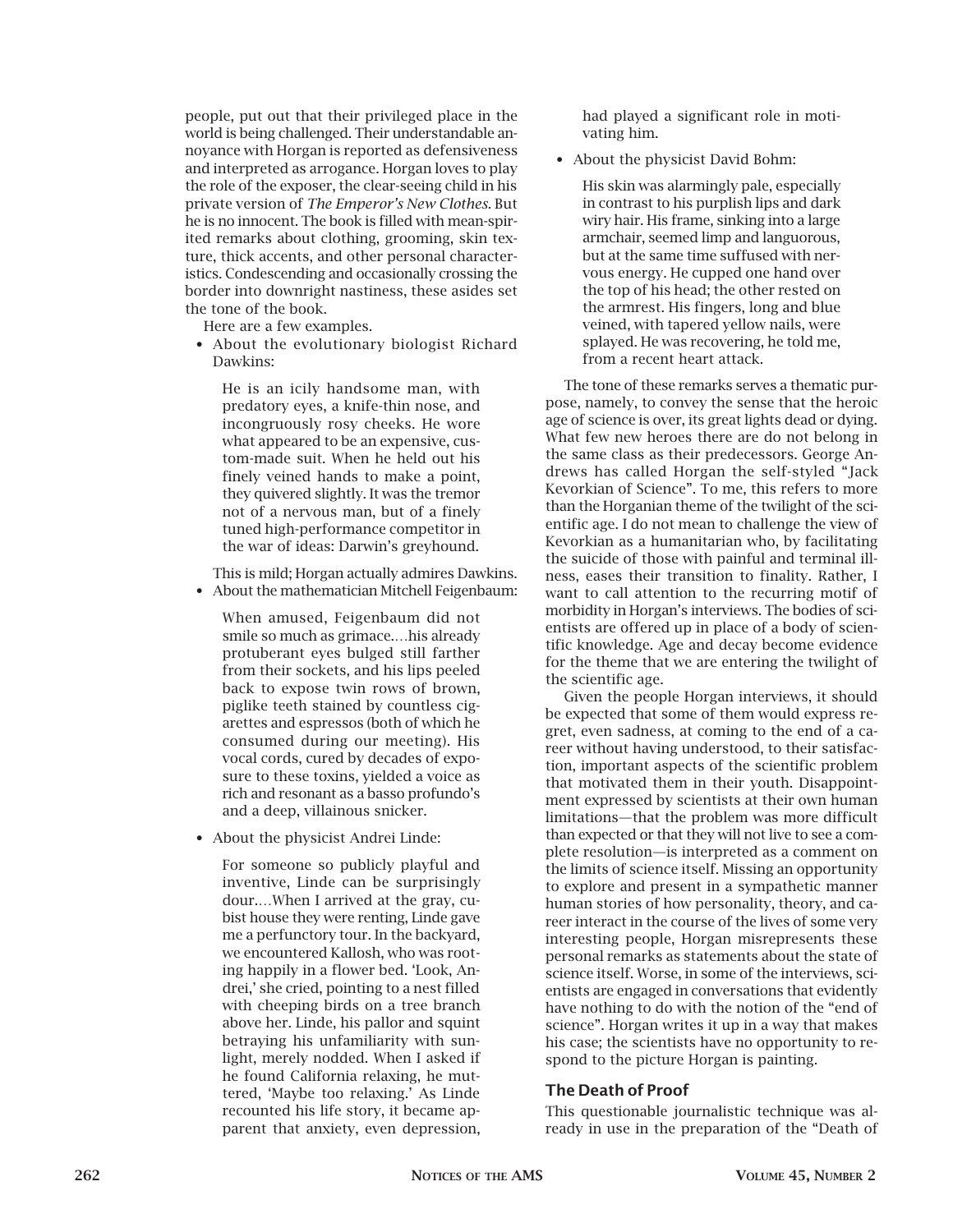Proof" article. When I was interviewed for that one, Horgan did not mention that the article was to be about the demise of traditional proofs and the rise of "video proofs". Rather, I was led to believe that it was a survey of the various uses of computers in mathematics. About six weeks before the article was published, Horgan phoned me, ostensibly to clarify some technical matter in his article. He soon changed the topic of conversation, asking me what I thought about the notion of a "video proof". At first I had no idea what he was talking about. He said he was referring to the notion that animations were replacing traditional proofs in avant-garde mathematics. I asked him where he had gotten such an idea. He would not say. I asked if this had anything to do with the article, and he changed the subject. Only when the "The Death of Proof" appeared in print did I have a clear idea of what the article was about.

Some of the mathematicians discussed in the article claimed that they were quoted out of context, and many letters of protest were written. The article angered me, and in October 1993 I wrote a letter to the editor of *Scientific American*, which began

> "The Death of Proof" by John Horgan defies logic and accuracy in favor of controversy and sensationalism. The juxtaposition of Wiles' announced proof of Fermat's Last Theorem (wrongly referred to as an "anachronism") with the video *Not Knot*, made to explain and illustrate ideas in geometry (incomprehensibly called "a video proof") is silly. However, when the two are interpreted as landmarks in the downfall of rigorous mathematics, it is idiotic. I am very much in favor of the use of computer graphics in mathematical research and communication, but is there one respectable mathematician willing to explain and defend the notion of video proofs as a replacement for traditional mathematical methods?

Horgan was stung by the torrent of howls and complaints he received from mathematicians. We were the group of scientists, he said, who whined most about not getting enough press coverage. But when we got it, we complained that it was wrong or inaccurate. He expressed particular disappointment with me personally. I had let him down. He thought I was "with it". When I asked "With what?" he did not answer. I guess now I know what he meant.

### **What Really Gets Horgan's Goat**

Horgan's favorite example of ironic science is superstring theory, which in his mind

… for the last 15 years has represented the cutting edge of physics. Sometimes called a "theory of everything," it posits that all the matter and energy in the universe, and even space and time, stem from infinitesimal loops of ur-stuff writhing in a hyperspace of 10 (or more) dimensions.

For Horgan the absurdly high-dimensional space in which superstrings live is only slightly less ridiculous than their small size: "The tiny domain that superstrings supposedly inhabit is even less accessible than the quasars haunting the edge of the universe. A superstring is to a proton in size as a proton is to the solar system."2

Edward Witten is Horgan's "leading practitioner" of string theory, "the most spectacular practitioner of naive ironic science" that Horgan has ever encountered. According to Horgan, Witten "believes in his speculations, even though they have not been empirically verified," and he is like other naive scientists who "believe they do not invent their theories so much as they discover them…." Witten"—like a Texan who thinks that everyone but Texans has an accent—does not acknowledge that he or she [a scientist] has taken any philosophical stance at all." Horgan thinks that Witten is the sort of scientist who believes that he is "just a conduit through which truths pass from Platonic realm to the world."

What does this have to do with the content of string theory? Nothing. A clue to why Horgan may think it is relevant can be found in the article, based on *The End of Science*, which appeared in the *International Herald Tribune.*3 In it Horgan mentions the paper by the physicist Alan Sokal which was published in the journal *Social Text*. Sokal held up superstring theory as a breakthrough, one that would free science from its dependence on the fictional notion of objectivity. After its publication Sokal announced that his paper was in fact a parody of current so-called postmodern writing about science. But according to Horgan: "superstring theory is exactly the kind of science that subverts conventional notions of truth…it is highly unlikely that we will know whether superstring theory is true. That is what makes it ironic."4

In fact, in Horgan's view of things it is mathematics that "subverts conventional notions of truth." When Witten, apparently none too happy about having agreed to be interviewed by Horgan, suggests that he should write profiles (presumably for *Scientific American*) of five mathematicians, Horgan's response is not to Witten but to us: "Wit-

4*Ibid.*

<sup>2</sup>*International Herald Tribune,* Postmodern irony*, July 17, 1996.* 3*Ibid.*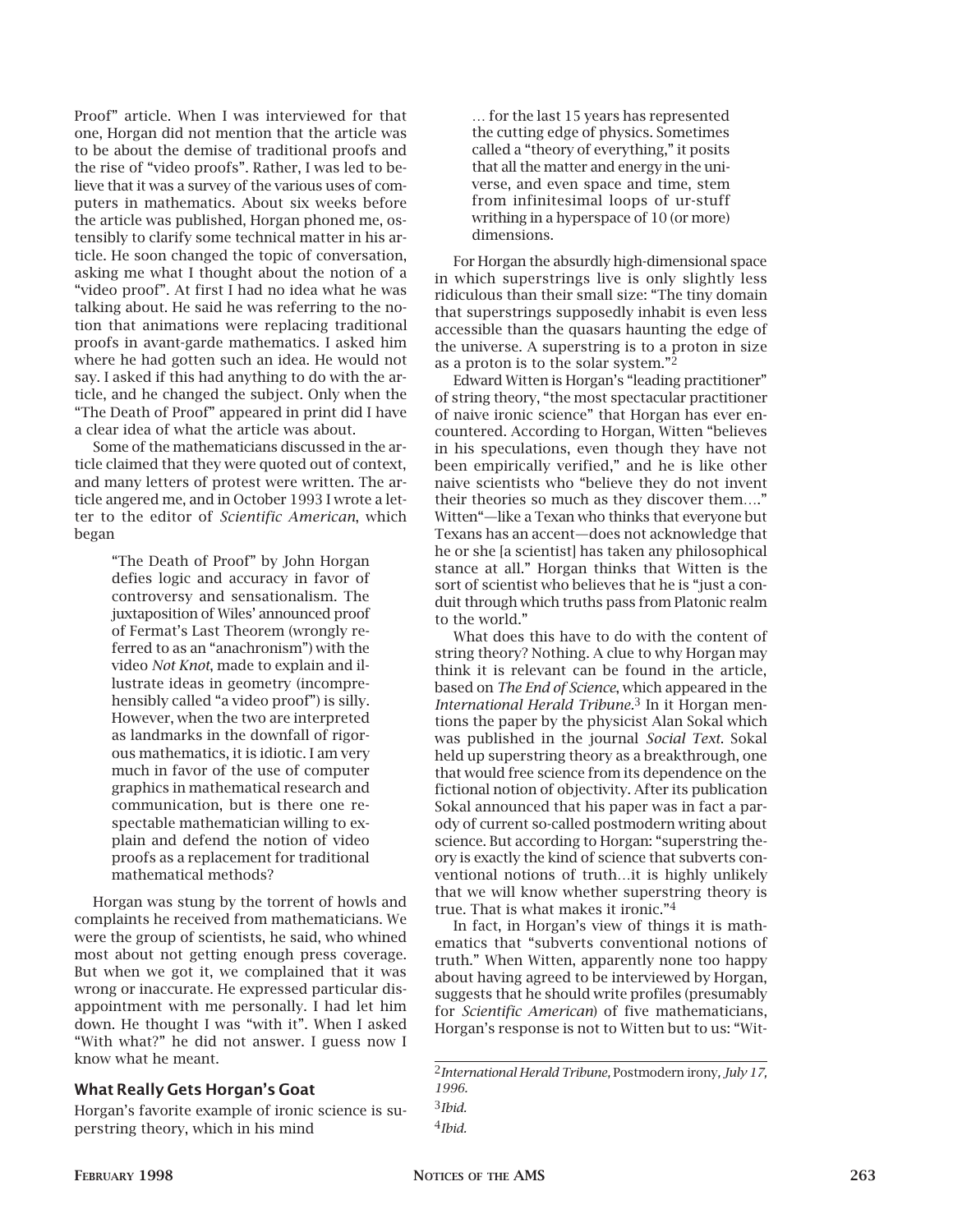ten did not realize that he was providing fodder for those who claimed he was less a physicist than a mathematician." When one of Witten's colleagues described him to Horgan as "possessing the greatest mathematical mind since Newton," it is miscast by Horgan to mean that Witten is a mathematician and therefore not a real physicist. Continuing with this theme, Horgan writes: "In the late 1980s Witten created a technique—which borrowed from both topology and quantum field theory—that allows mathematicians to uncover deep symmetries.… As a result of his finding, Witten won the 1990 Fields Medal, the most prestigious prize in *mathematics*" (emphasis in the original). The italics emphasize that Witten's work is mathematics, i.e., not really physics, not really science at all.

Witten tells Horgan that the development of the sort of mathematics that will allow increased understanding of string theory will also lead to the construction of experiments to test and refine it. Horgan does not appear to understand what Witten is trying to say, and Witten's exasperation with Horgan is evident: "I don't think I've succeeded in conveying to you its (string theory's) wonder, its incredible consistency, remarkable elegance, and beauty." This is interpreted by Horgan as a claim that "superstring theory is too beautiful to be wrong." "I asked Witten how he responded to claims of his critics that superstring theory is not really physics at all," Horgan continues. "Witten replied that it predicted gravity." Since, to Horgan, gravity needs no prediction—it has been discovered and verified, so it is true—this response is taken by Horgan as further indication of the occult nature of string theory. Horgan certainly knows better, but he refuses to relent on this point.

The high dimension and the small scale of superstring theory make it a priori ironic to Horgan. In his mind it has no connection with reality—it is unable to serve any real purpose in a true, nonironic scientific endeavor. It is not testable and does not further our understanding of what the world and the universe are really like. Horgan misses the point that the theory is not one of an infinite number of theoretical explanations, that there is nothing arbitrary about its formulation. Is it less problematic to assume that every physical system is associated to an infinite-dimensional, normed vector space whose unit-length vectors represent its states? Of course, the difference is that quantum mechanics provides a theory that is testable on a small scale and can give numerical predictions in agreement with the most delicate experiments. While no significant experiments have been done to test string theory, this does not mean that no such experiment is possible, as Horgan assumes. In fact, there are plans to attempt to detect supersymmetry at the Large Hadron Collider at CERN, a facility that is expected to be operational in a decade. Supersymmetry, a symmetry between bosons and fermions, is one of the main predictions of string theory. I do not know if the plans for this experiment were known to Horgan at the time of his interview of Witten or at the time of publication of *The End of Science*.

Horgan furthers his case that superstring theory has little connection with reality by trying to portray Witten in the same vein. First he sets up Witten as "the smartest physicist of them all," the Albert Einstein of the end of the twentieth century, and he makes it quite clear that he is interviewing Witten at the Institute for Advanced Study. But instead of a shaggy-haired icon with a charming accent and a violin, rivaling Charlie Chaplin in popularity, we have presented to us by Horgan a mean-spirited caricature of a man: one who talks in a "highly abstract, impersonal mode of speech"; who "paused frequently—for 51 seconds at one point—casting his eyes down and squeezing his lips together like a bashful teenager"; and who "now and then—for no reason I could discern—broke into convulsive, hiccupping laughter as some private joke flitted through his consciousness." This portrayal is meant to convey, by association, a fundamental difference between general relativity and superstring theory. On one part of Long Island, where I grew up in the fifties, it was believed that only four people in the world understood relativity theory—one for each dimension of space-time, I suppose—but this did not make it suspect, rather the opposite. Science extended reality and instilled wonder, not ridicule. Horgan's caricature of superstring theory casts it as a fabrication devoid of meaning. That it seems to predict gravity, as Witten tries to emphasize, makes no sense at all to Horgan—gravity is already explained. Witten has already slipped up and admitted that he is a mathematician, that he is not dealing with reality at all, just speculation and austere abstraction whose meaning has nothing to do with physics and can never be verified or disproved.

### **Revolution**

Meeting a friend in a corridor, Wittgenstein said: "Tell me, why do people always say that it was *natural* for men to assume that the sun went around the earth rather than that the earth was rotating?" His friend said, "Well, obviously, because it just *looks* as if the sun is going around the earth." To which the philosopher replied, "Well, what would it have looked like if it had looked as if the earth was rotating?"

*—from* Jumpers5*, a play by Tom Stoppard.*

<sup>5</sup>*Grove Press, Evergreen Edition, New York, 1974, p. 75.*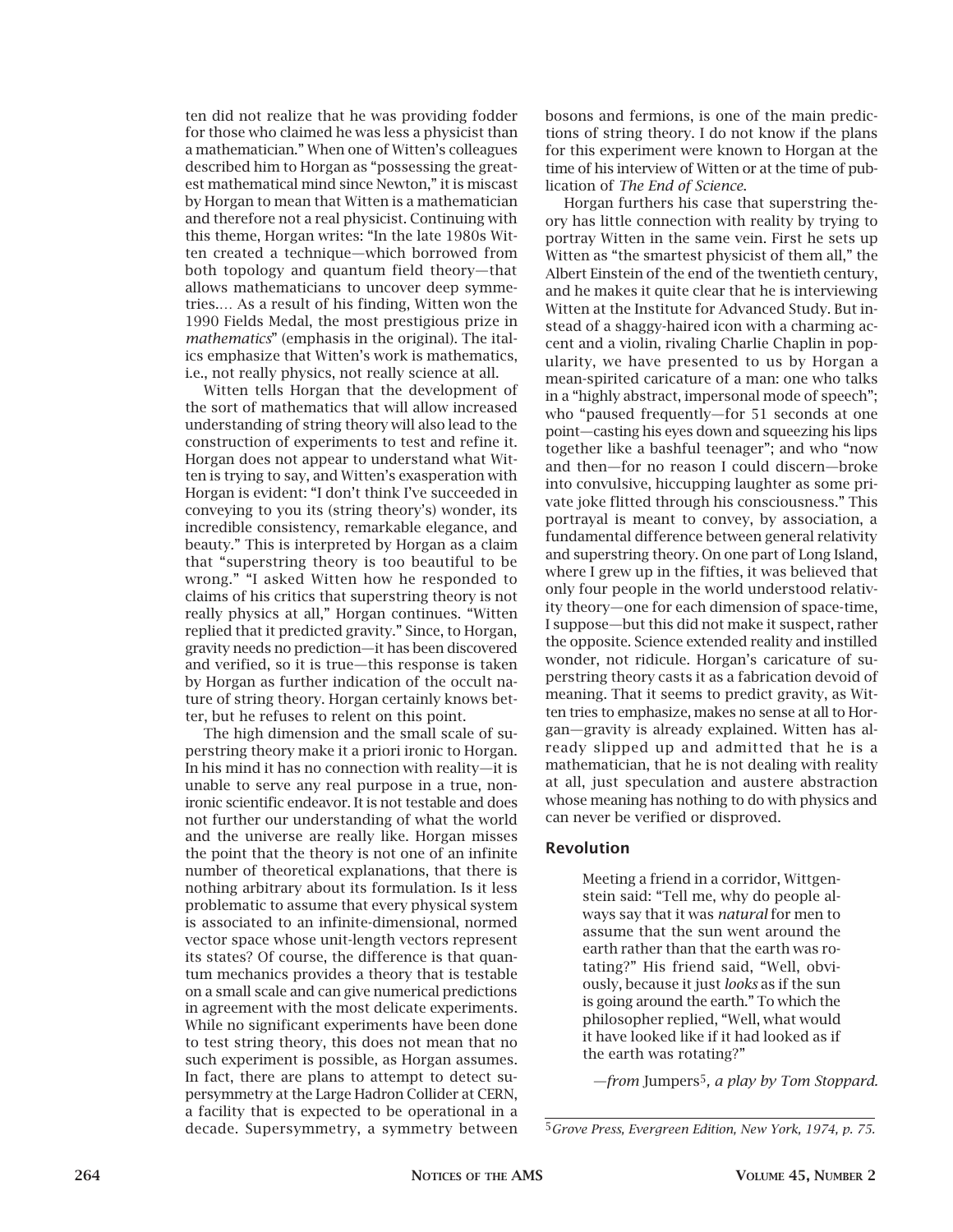Horgan's objections to string theory and to Witten are based on a fundamental misunderstanding of the relationship between mathematics and physical theory. "Let's give superstring believers the benefit of the doubt, if only for a moment," he says.

> Let's assume that some future Witten, or even Witten himself, finds an infinitely pliable geometry that accurately describes the behavior of all known forces and particles. In what sense will such a theory explain the world? I have talked to many physicists about superstrings, and none has been able to help me understand what, exactly, a superstring *is*: it is some kind of mathematical ur-stuff that generates matter and energy and space and time but does not itself correspond to anything in our world….The true meaning of superstring theory, of course, is embedded in the theory's austere mathematics. I once heard a professor of literature liken James Joyce's gobbledygookian tome *Finnegan's Wake* to the gargoyles atop the Cathedral of Notre Dame, built solely for God's amusement. I suspect that if Witten ever finds the theory he so desires, only he—and God—will appreciate its beauty.

Let's leave aside the fact that Horgan has to drag in James Joyce, the Cathedral of Notre Dame, and some unnamed—probably misquoted—teacher of his in order to give a scholarly patina to his snide equating of string theory with gobblydegook. Let's ignore his short count of people able to appreciate string theory: one—or two, if you count God down from the fabled four who understood general relativity according to fifties' lore on Long Island. The real problem is not this nonsense. It is something more fundamental. The Nobel Prizewinning chemist Hans Krebs once wrote that "Those ignorant of the historical development of science are not likely ever to understand fully the nature of science and scientific research."6 Horgan has no comprehension of the way in which a new and radical theory—at first defying common sense, and often mathematical—can become accepted as physical reality, usually after a period of rejection and incredulity. There are many examples of this phenomenon in the history of science, and I will briefly discuss two of them.

The most famous example is Newton's postulation of gravity without any attempt to describe a means for its transmission. This was considered by many of Newton's contemporaries, Leibniz included, as unacceptable. The attribution of "occult qualities" to matter was considered a serious mistake that threatened to destroy faith in not only natural philosophy, which seeks reasons, but also in divine wisdom, which provides them.7

The second example, and in my opinion the clearest one, was the slow acceptance of the motion of the earth. Published in 1543, the *De Revolutionibus* of Copernicus was accepted as the greatest astronomical work since Ptolemy. But according to Thomas Kuhn, "the success of the *De Revolutionibus* does not imply the success of its central thesis, namely that the earth was rotating and moving around the sun. The faith of most astronomers in the earth's stability was at first unshaken. Authors who applauded Copernicus' erudition, borrowed his diagrams, or quoted his determination of the distance from the earth to the moon, usually either ignored the earth's motion or dismissed it as absurd."8 This was the case even though there were some astronomical computations that were improvements over values derived from Ptolemaic principles.9

The motion of the earth was not accepted until well into the seventeenth century. Apart from the religious and scriptural objections, "the debate about the earth's motion became bitter and intense. The earth's motion, it was said, violated the first dictate of common sense; it conflicts with long-established laws of motion."10 It was generally felt that the desire to make the motion of the stars seem simpler was insignificant reason for positing the rotation of the earth and its revolution around the sun. It was considered a convenient geometric device, with no substantive basis in

10*Kuhn, op. cit.* 

<sup>6</sup>*Hans A. Krebs,* The history of the tricarboxylic acid cycle*, Perspectives in Biology and Medicine vol. 14, 1970, pp. 154–170.*

<sup>7</sup>*For a fascinating discussion of conflicting views on the meaning of gravity among Newton's contemporaries, see* Newtonian Studies*, Alexandre Koyré, Harvard University Press, Cambridge MA, 1965: in particular, Appendix B to Chapter III.*

<sup>8</sup>*Thomas Kuhn,* The Copernican Revolution: Planetary Astronomy in the Development of Western Thought*, Random House, New York, 1957. Kuhn is skewered by Horgan in his discussion of his more famous book,* The Structure of Scientific Revolutions*. Horgan tells us that "according to literary theory, Kuhn himself cannot be trusted to provide a definitive account of his own work." Horgan, of course, can. Shortly before his death, Kuhn remarked that he had more in common with those who strongly disagreed with* The Structure of Scientific Revolutions *than with those who believed with Horgan that it was a "seminal postmodern text".*

<sup>9</sup>*But things were not all that simple. There was not an across-the-board improvement, and some of the predictions derived using the Copernican "fiction" that the earth was in motion around a fixed sun were somewhat less accurate than those derived from Ptolemaic theory. The computations, however, were easier.*